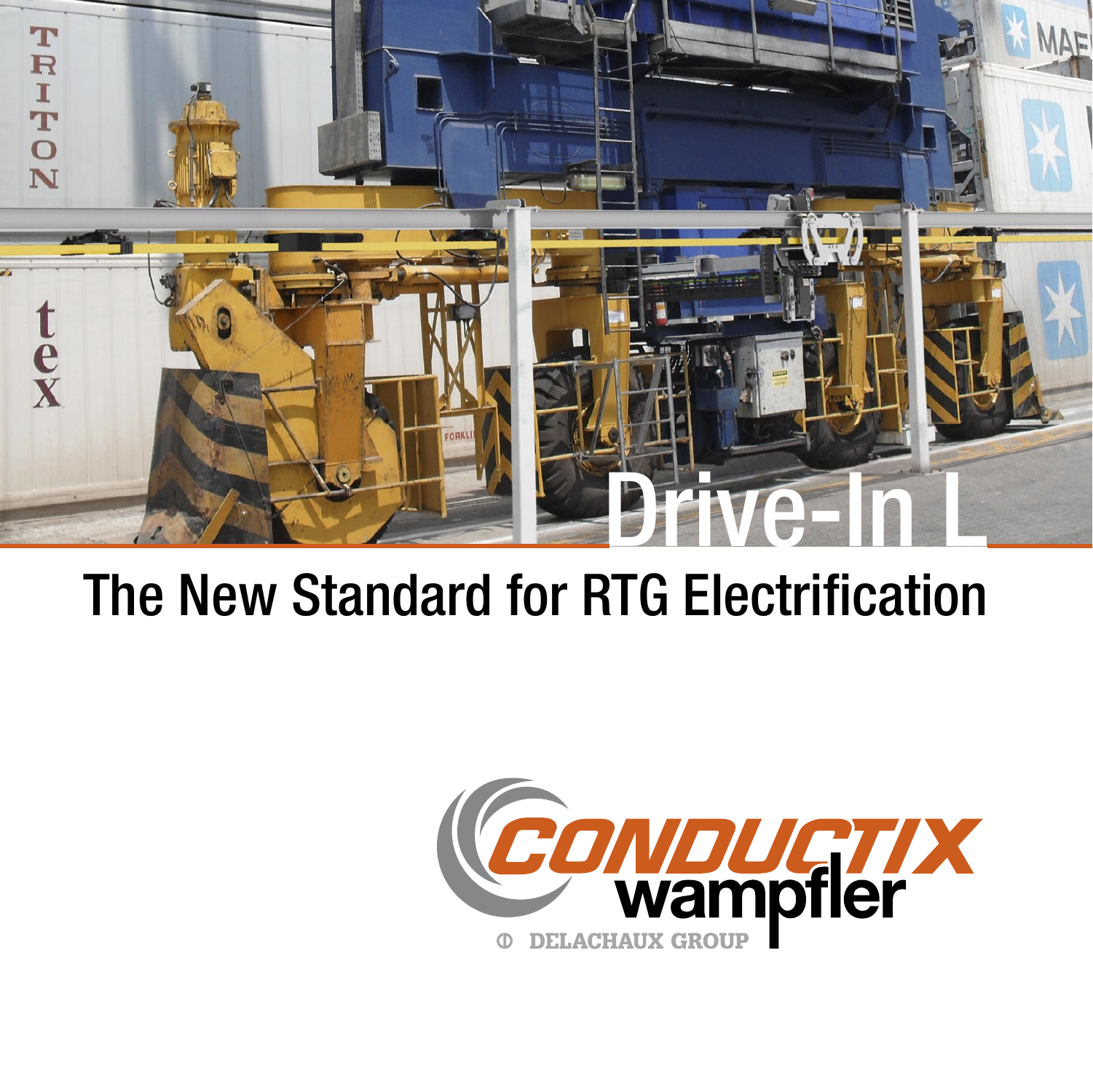Converting a conventional RTG into an electrical one (E-RTG<sup>™</sup>) means to shut down the diesel generator and to power the RTG with electrical power only. This conversion is now made possible with two different RTG electric power solutions developed by Conductix-Wampfler: **i** Motorized Cable Reel Solution and Conductor Rail Solution.

## Drive-In L

The latest Conductor Rail Solution from Conductix-Wampfler sets new standards

The main advantage of the new Drive-In L is its very compact and light design which makes it possible to integrate the system in any kind of RTG even in a constricted space.

By using a complete electrical drive system no additional pneumatic or hydraulic units are needed.

With Drive-In L it is possible to change the block without any ground staff.

Its integrated data transmission system, auto-steering-system, included diagnostic and monitoring system and other existing safety devices mark Drive-In L as a big step towards complete automation.

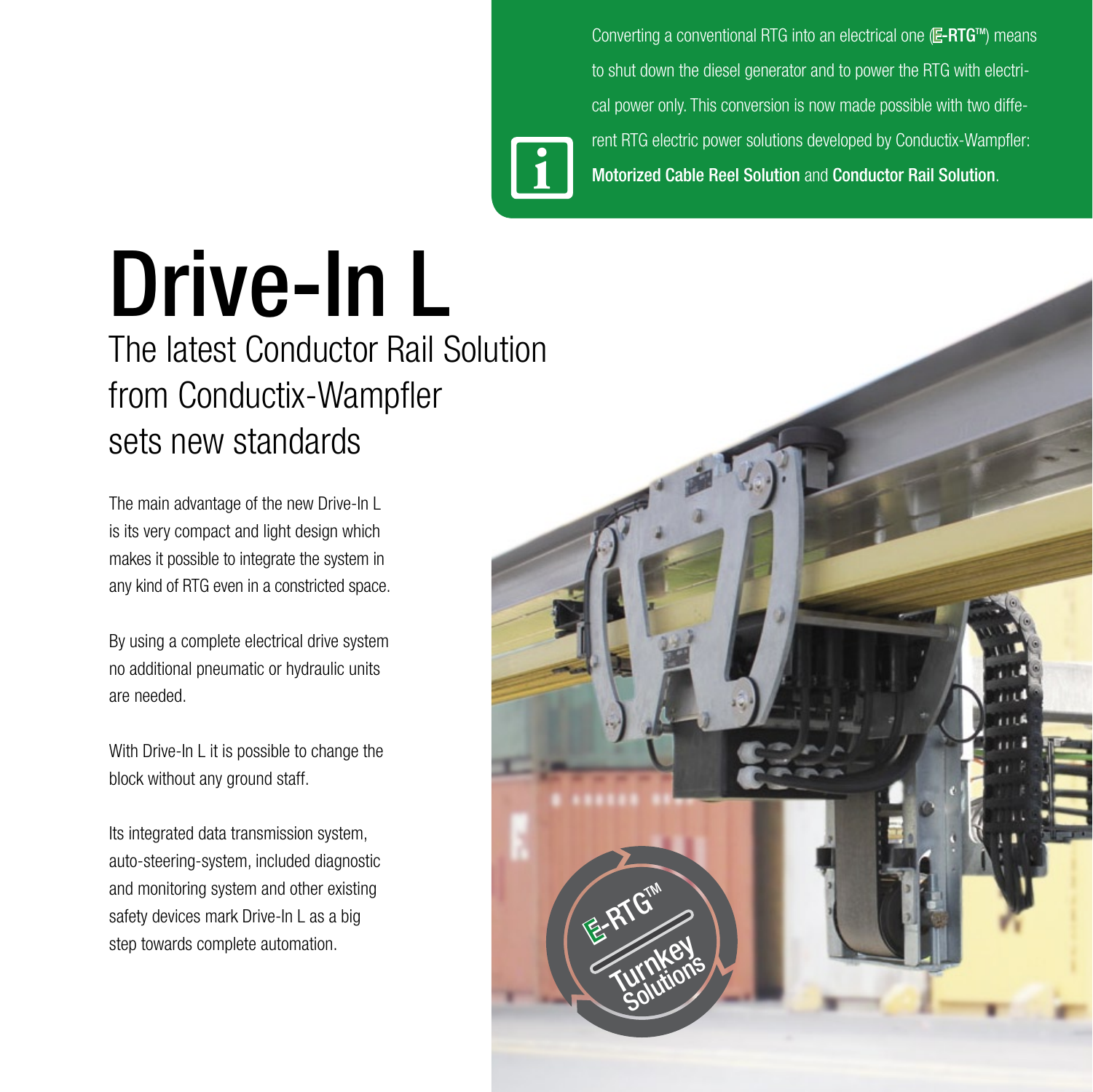

• fully automated

- 55% less emissions
- less noise<br>• fully automated<br>• 55% less emissions<br>• 95% less diesel fuel costs • 95% less diesel fuel costs

The very compact system is the lightest system on the market and suitable for any kind of RTG.



CE

The short Drive-In zone allows the E-RTG to run with electrical power from the very first container row.

Drive-In and Drive-Out needs less than 20 sec.



The Drive-In L has the highest compensation of tolerances

"An investment of approximately 150.000  $\epsilon$  per RTG reduces diesel fuel costs by nearly 125.000  $\epsilon$  per year!"

**TITLE**